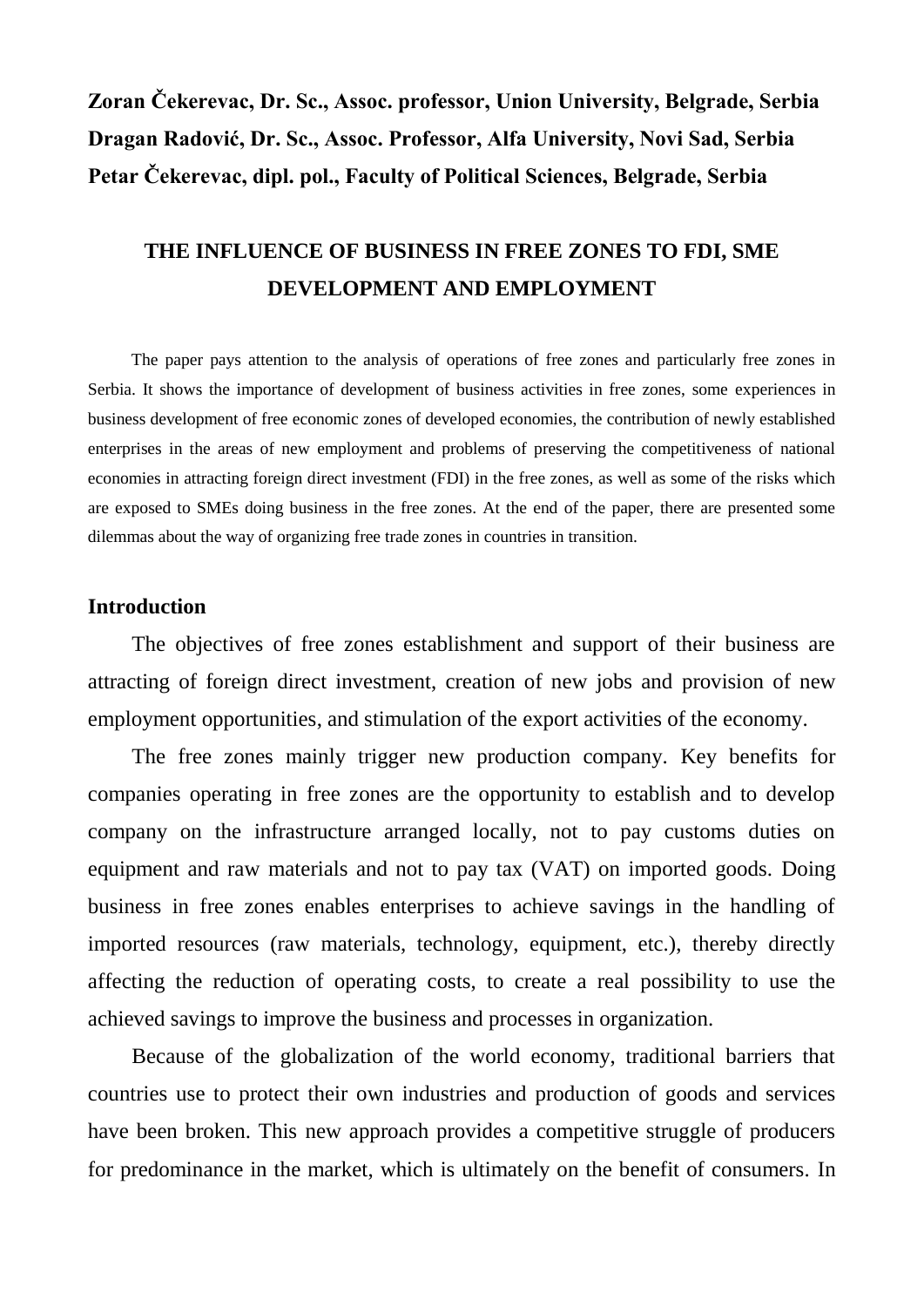order to survive on the market, for the company it is necessary to fulfill at least one of the two most important factors: exclusivity and/or low cost

In both of these factors, free zones can provide a significant advantage to the company and a significant boost to its development. This is applicable on large multinational companies, but also on small and medium enterprises.

### **Free zones as a potential for economic development**

The first free zone appeared in the United States during the Great Depression. Free trade zones were defined by the act: Foreign-Trade Zones Act (1934).



*Fig. 1 USA annual real GDP, with the years of the Great Depression highlighted [1]*

There is no doubt that the free zones contributed to the recovery of the American economy. Legislation was reformed 1950s, when production in free zones was allowed. They were additionally reinforced on the April  $12<sup>th</sup>$ , 1980 when the U.S. Customs Service agreed to the request of the National Association of Foreign-Trade Zones (NAFTZ) that companies do not need pay customs duties for the goods and parts that are imported into free zones.

Today, the entire trade of the United States is based on the model of free trade. The model in theory knows only profit for all parties, but in practice there is, also, another side. Expenses that arise in this model are not negligible, but they are still smaller than the gain. It is normal that a model that is favorable for strong economies may not be suitable for all countries. Each country must make deep analysis about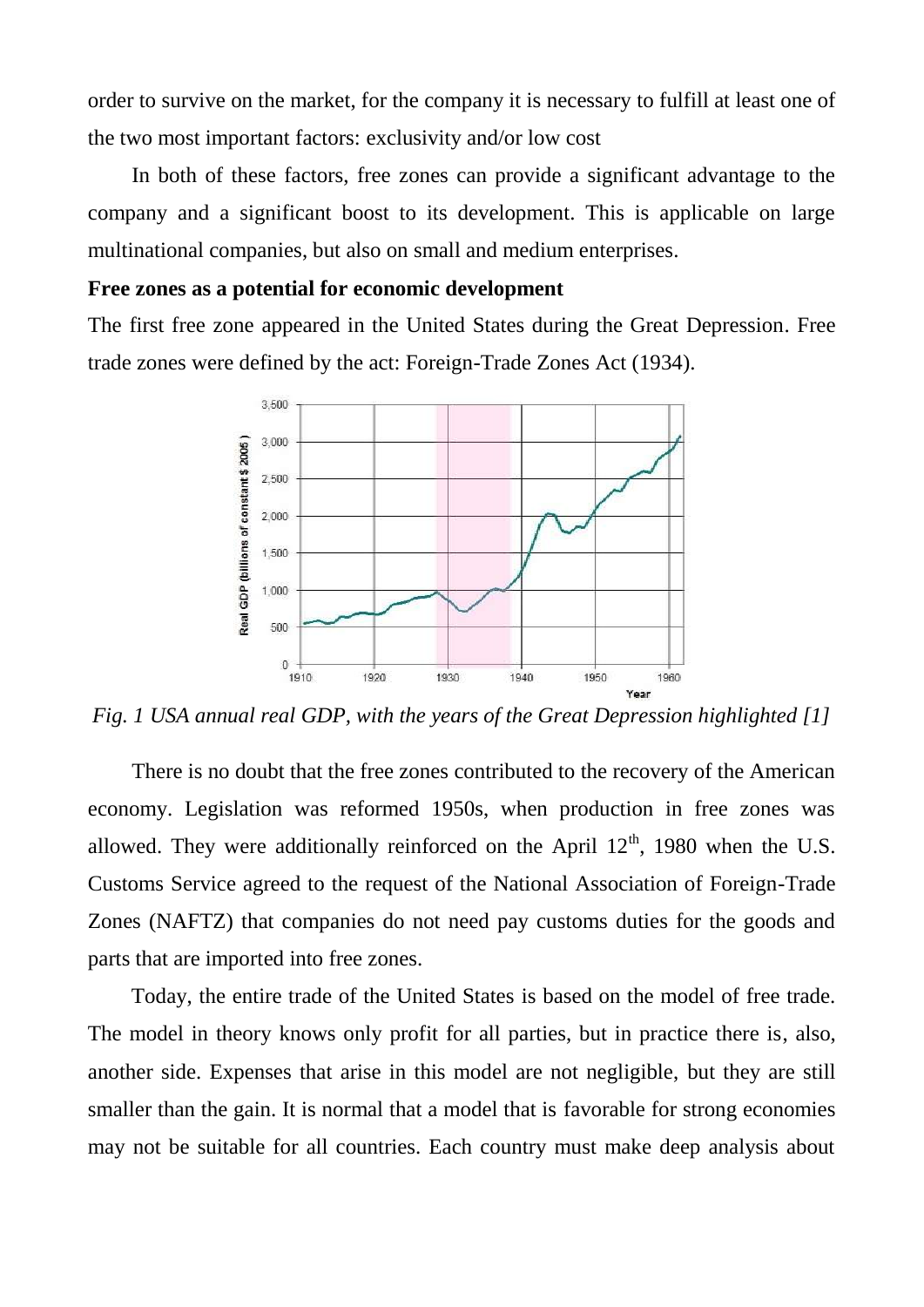advantages and disadvantages of the model in their own particular case. The same applies to the private companies that wish to operate within free zones.



*Fig. 2 The number of free zones in the world in the period 1975-2010 years*

*Table 1: Number of free zones in the world in the year 2008 [3]*

| <b>FREE TRADE ZONES IN THE WORLD</b>                 | <b>Number of zones</b> |
|------------------------------------------------------|------------------------|
| Europe                                               | 55                     |
| <b>USA</b>                                           | 713                    |
| Economies in transition (Central and Eastern Europe) | 90                     |
| North Africa                                         | 23                     |
| Saharan Africa                                       | 64                     |
| Countries in the Indian Ocean                        |                        |
| Middle East                                          | 37                     |
| Asia                                                 | 749                    |
| <b>Central America and Caribbean countries</b>       | 3.387                  |
| Latin America                                        | 39                     |
| Pacific                                              | 14                     |
| <b>TOTAL</b>                                         | 5.174                  |

The first free zones outside the U.S. were located at strategic points of interest (e.g. Singapore, Hong Kong, Hamburg ...) and were virtually international laboratories. Now, states in which free zones have been established constitute 70% of the world and 87% of world population. Table 1 shows the concentricity of the free zones around the world.

In **Slovenia**, there were two types of free zones: the two free economic zones and six free customs zones allocated in different cities. By amendments to legislation in the year 2001 there was changed the interpretation of the term "free zone", so the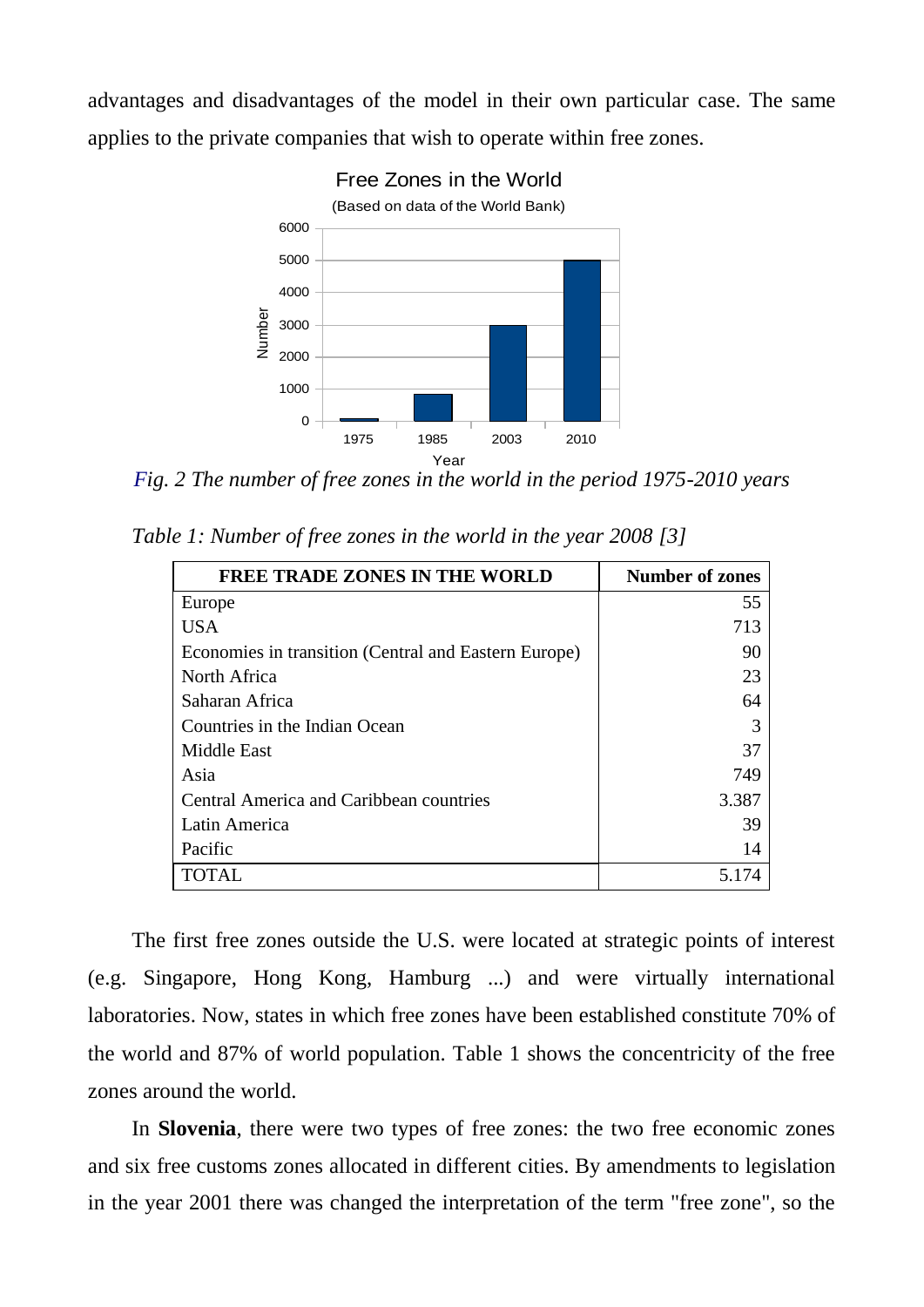number of free zones has declined dramatically as well as the number of potential locations for the establishment of free zones.

In **Hungary**, there were no free zones established by the territorial principle, but the eligible commercial companies have received authorization to operate under the principles of free zones. Before entering the EU under these conditions, there were 140 companies in 130 free zones. Since the end of 2005, these companies do not operate in the free zone anymore but the state has introduced a "Smart Hungary" program that gave special benefits to the operation of foreign companies.

In **Bulgaria** there are 6 free zones in which, under the law of the year 2006, investors can qualify for the exemption from the value added tax when they meet the criteria for opening new jobs and investment volume.

In **Romania**, there are six free zones with 159 companies. For the import of goods in free zone user does not pay the customs duties. For import of goods from free zone in the home country importer pays the tax.

In **Croatia**, there are 13 free zones. A user who has invested in the construction of free zone's building of more than  $\epsilon$  125,000 is exempt from paying income tax in the year of investment and in the next five years.

In **Macedonia** there are three free trade zones where companies pay income taxes in the amount of 10%, but for reinvested profits they do not pay any taxes.

According to the Law on Free Zones [2] free zone is defined as a part of the territory of the **Republic of Serbia**, which was specially fenced and marked, where activities are performed under conditions established by that act. In Serbia, there are six free trade zones. Free zones in Serbia, offer to the users the following benefits:

- Free transfer of profit made in the activity zone.
- Import of goods and services in the zone and export in the area are free.
- On imported raw materials implemented into export's goods companies do not pay customs duties and other import duties.
- For imported equipment, machinery and building materials companies do not pay customs duties and other charges.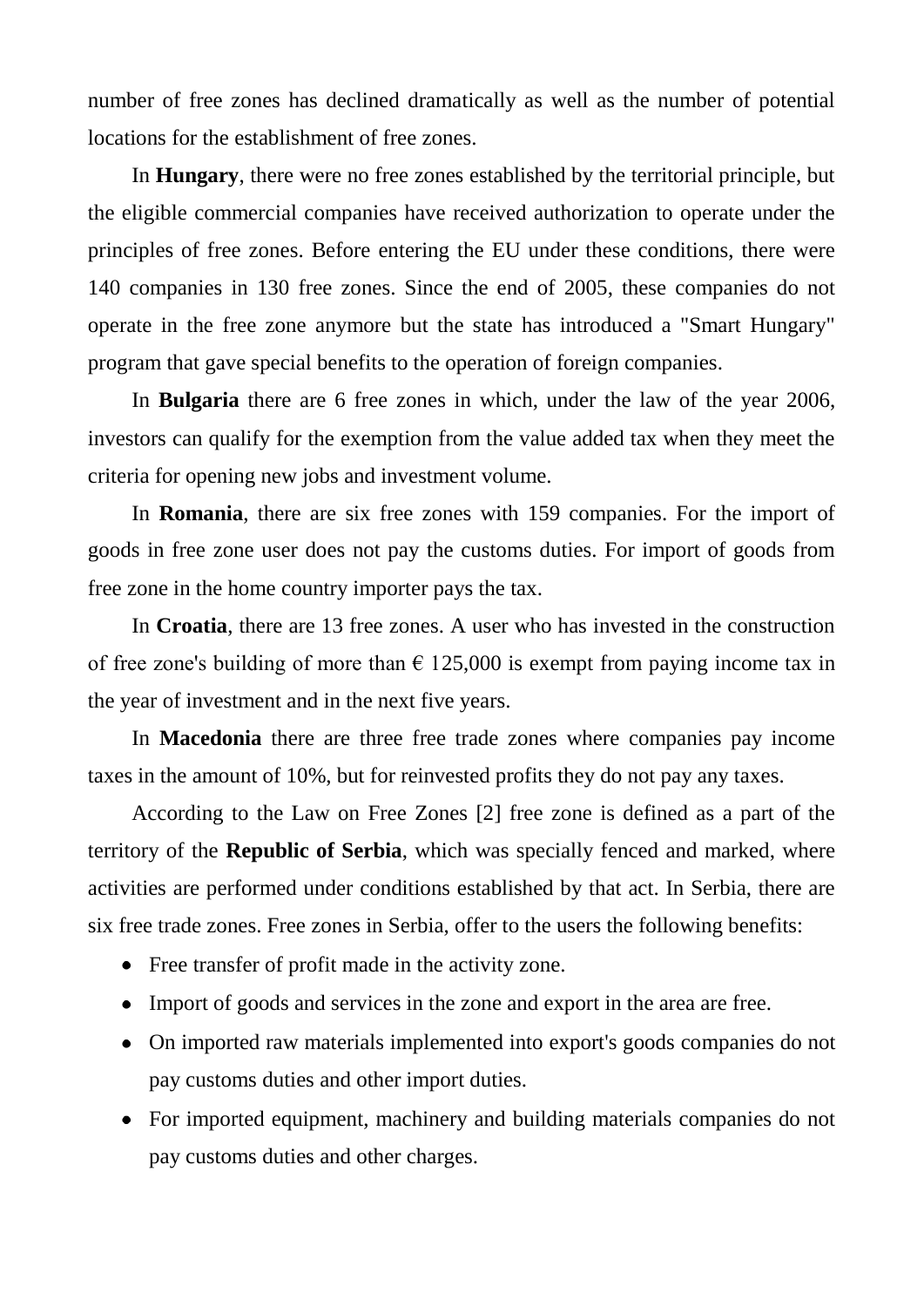

*Fig. 3 Free zones in Serbia [\(http://www.szns.rs/srbija.htm\)](http://www.szns.rs/srbija.htm)*

- The foreign exchange resources realized from the operations in the zone are at disposal of the users of the zone
- Rights of zone's users established by the Law on free zones can not be reduced by other regulations.
- Goods from the zones can be placed on the domestic market with payment of customs duties and taxes. If the goods entering the customs territory of Serbia are produced in the zone with the participation of local components, customs duties will be paid only on the foreign component of the goods.
- Imports into the zone and exports from it are completely free, i.e. there are no applied contingents, import or export licenses or other restrictions on foreign trade operations;
- Zone users can rent, buy or build their own production, storage and business facilities. In the area of Zone expropriation is not allowed.

In Serbia, the free zones are used by global giants like FIAT, but also by small and medium enterprises. Table 2 shows the parameters of values of services, exports, investment and generated traffic in four zones in the year 2008.

*Table 2 Indicators of investment and trade in free zones in Serbia (year 2008) [3]*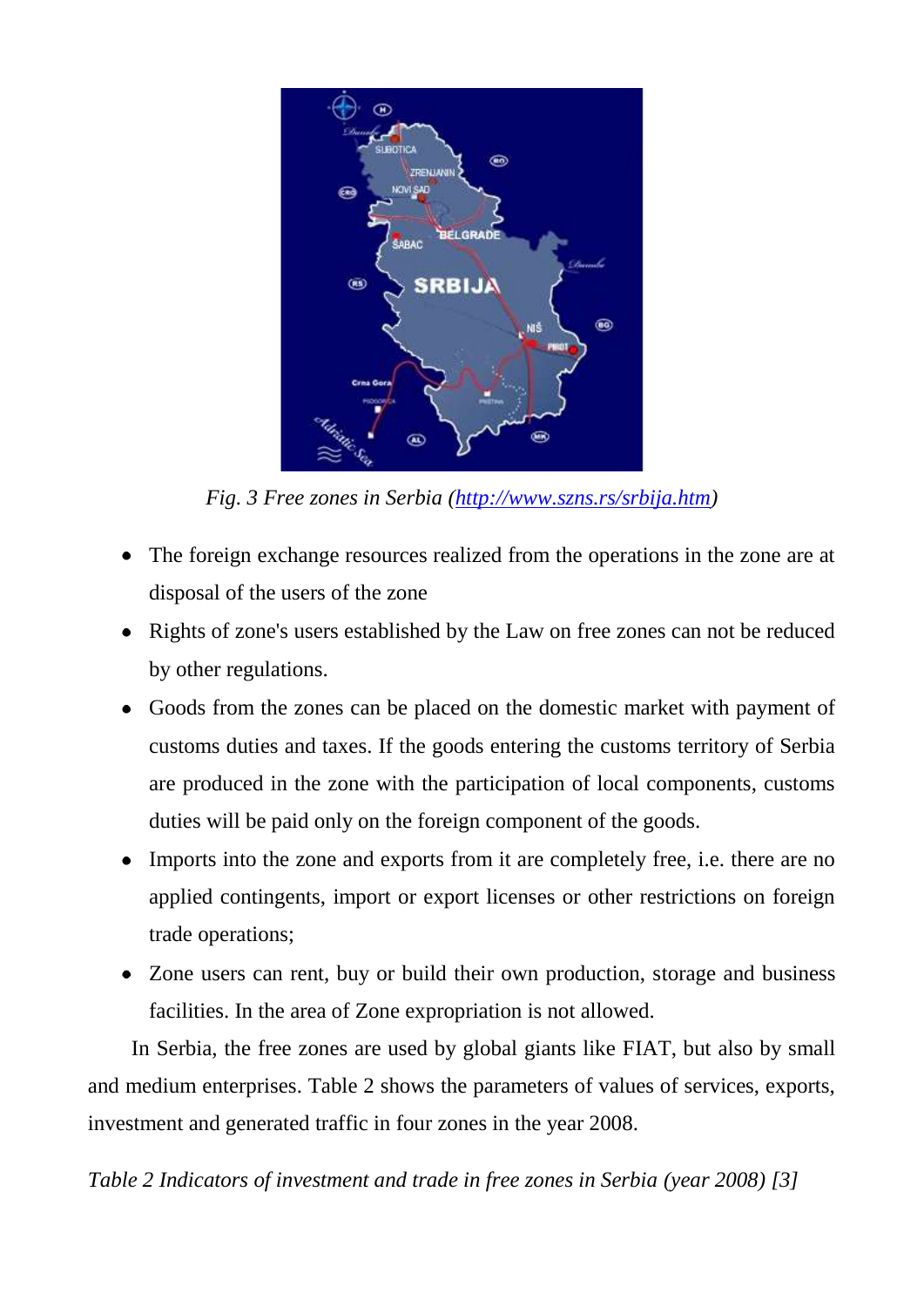|                | Zone            | The value of<br>services rendered | <b>Exports of</b><br>goods in | <b>Investments</b><br>in Euro | <b>Turnover</b><br>in Euro |
|----------------|-----------------|-----------------------------------|-------------------------------|-------------------------------|----------------------------|
|                |                 | in Euro                           | <b>Euro</b>                   |                               |                            |
|                | <b>Pirot</b>    | 1.040.384                         | 180.099.258                   | 35.086.540                    | 314.970.136                |
| $\overline{2}$ | <b>Subotica</b> | 371.364                           | 112.916.867                   | 2.189.111                     | 254.866.901                |
| 3              | Zrenjanin       | 16.813                            | 9.485.007                     | 104.625                       | 25.485.358                 |
| 4              | <b>Novi Sad</b> | 148.092                           | 12.933.676                    | 76.100                        | 56.395.193                 |
|                | <b>TOTAL</b>    | 1.576.653                         | 315.434.808                   | 37.456.376                    | 651.717.588                |

According to data of the Authority for Free Zones, free zone's export in Serbia is about 2% of Serbia's exports, and it is far below the expected. Exports from free zones in the world are about 20% of world exports.

Despite to the general lack of results achieved in terms of exports (increase of 4.26% compared to 2007), value of turnover growth shows the significant increase. Value of supply of services in free zones amounted to 1,576,653 Euros in comparison to the year 2001 was increased 4.3 times. Compared to the year 2007 growth was 15.28% [3]. In comparison to the year 2007 supply of services was increased by 37.3%. The largest turnover was realized in the Free Zone "Pirot" and amounted to 314,970,136 Euros, or 48.33% of the total realized turnover in free zones [7].

## **Contribution of free zones to the resolving of the crisis in employment**

The companies that perform their activities in free zones are dedicated to the development of jobs, primarily for local residents. Needs for labor force varies from zone to zone but generating of new jobs is not related only to the direct engagement of workers in the zones. According to international statistics, each newly opened direct job in the free zones indirectly generates two vacancies.

If the free zones are intended for industrial production, the number of newly opened jobs is significant, but if the zone operates as a commercial free zone, the number of newly opened jobs is small. For example, on the Caribbean and in Central America, in the year 1995 in 53 free zones more than 250,000 jobs were open [6].

Table 3 shows the data on number of employees in free zones in the world. It is noticeable that the largest concentration of employees is just in the zones that have the largest share of exports in the world (Zones in Asia and Central America). Table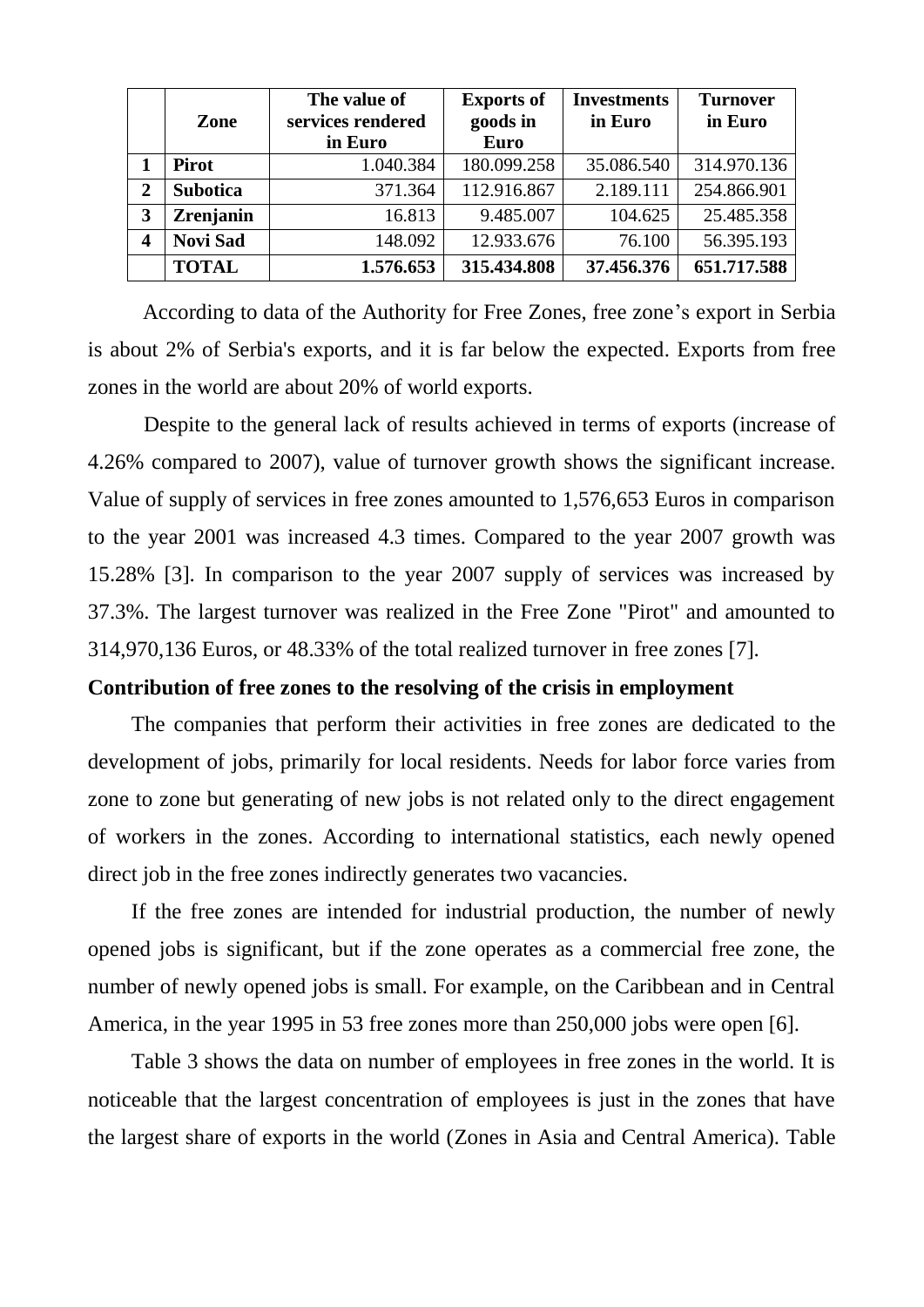4 presents data about the companies that were operating in four free zones in Serbia in the year 2008.

| <b>FREE TRADE ZONES IN THE WORLD</b>                 | Number of  |  |
|------------------------------------------------------|------------|--|
|                                                      | employees  |  |
| Europe                                               | 43,599     |  |
| USA.                                                 | 315,000    |  |
| Economies in transition (Central and Eastern Europe) | 480,590    |  |
| North Africa                                         | 440,515    |  |
| Saharan Africa                                       | 414,460    |  |
| Countries in the Indian Ocean                        | 166,507    |  |
| <b>Middle East</b>                                   | 328,932    |  |
| Asia                                                 | 36,285,033 |  |
| Central America and Caribbean countries              | 4,755,635  |  |
| Latin America                                        | 304,200    |  |
| Pacific                                              | 13,590     |  |
| <b>TOTAL</b>                                         | 43,548,021 |  |

*Table 3: Number of employees in free zones in the world from 1999-2002 [3]*

*Table 4 Indicators of the zones Pirot, Subotica, Novi Sad and Zrenjanin (2008) [3]*

| Number of Domestic |             | Foreign   | Investments | Turnover in | Number of |
|--------------------|-------------|-----------|-------------|-------------|-----------|
| companies          | enterprises | investors | in Euro     | Euro        | employees |
| 207                | 90          | 107       | 37,456,376  | 651,717,588 | 5,473     |

Although the new jobs provide employment opportunities, they do not guarantee the satisfaction of workers on new jobs. Most often the jobs are manual or do not require high skills. Therefore, employers see them as easily replaceable, and often do not pay attention to their problems. Very often, the workers who work in free zones earn low wages. Also, employers often do not pay attention to long-term development and provision of human resources and human capital as one of the most important factors for gaining competitive advantage.

Employment is mostly reserved for female population, up to 90% of total employment. The situation is aggravated by the fact that many governments, in order to attract foreign investment, rarely make requests to investors about employment and education of local citizens and about transfer of technology to local firms.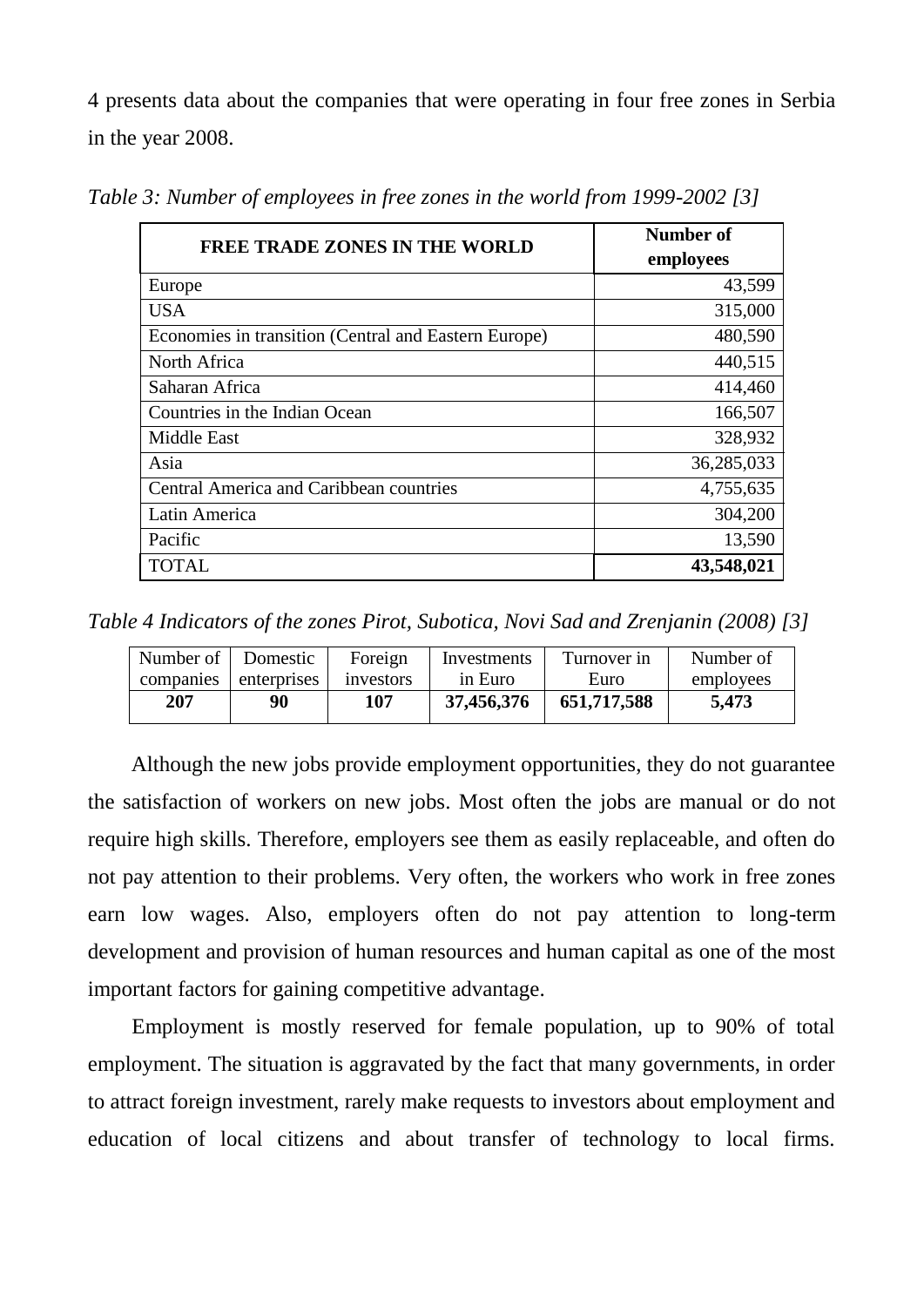Development of human resources and labor relations, beside technology, remain the main problematic aspects of doing business in free zones.

#### **Contribution of free zones to the development of SMEs**

At the end of the 1980s, small and medium-sized enterprises (SMEs) in countries belonging to OECD, in the industrial sector had a share of 90% and also had a share in the provision of employment of 30-70% depending on the state. [4] Their share in GDP was between 30 and 50%. For example, in Spain the companies with fewer than 200 employees participated in sale with 50% and in exports with 40%. In the United States, companies with 6 to 10 employees participated with 40% in high-tech jobs. [5]

The contribution of SMEs to export is of great importance, and in developed countries SMEs contribute at the level of 30% of total exports, while in developing countries this percentage goes up to 50% (China), and even up to 56% (Taiwan).

The establishment and operation of SMEs in free zones, is often accompanied by problems that have causes in:

- insufficient professional and under-developed managerial level of directors;
- lack of information on the necessary activities of their own companies, the state of the market and the activities of competing companies;
- lack of own know-how and lack of modern technology and equipment.

SMEs do not have the strength to overcome these problems alone. The interest of the zone is that companies do their business successfully within the zone. One of the main tasks of a free zone is that, in the common interest, zone provides services of this kind to their companies. Services may be in the form of "consultation" or "training-course" and might be provided by the administration of the zone directly, or, what is the current trend, the zone provides financial resources but some specialized organization carries out consultation and/or training.

For SMEs it is positive that free zones need to constantly work on looking for new businesses that could successfully operate in the zone, as well as on the promotion of companies that already operate in the zone. The conclusions of the UNCTAD Expert Meeting on Improving the Competitiveness of SMEs through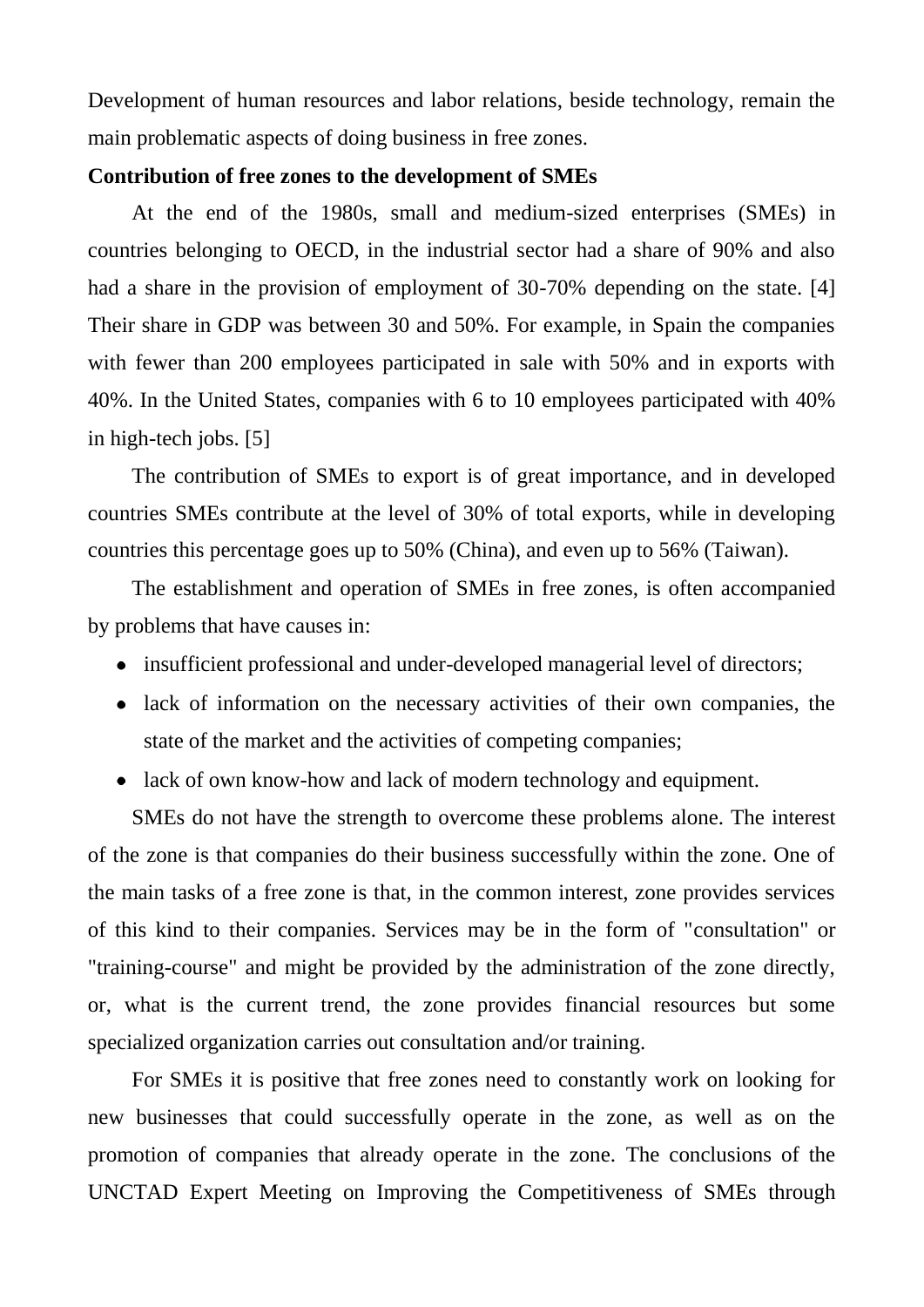Enhancing Productive Capacity, held in Geneva, speak about the importance of these activities and give some recommendations for further work. [8]

## **Risks to which small and medium-sized enterprises are exposed**

Production processes in enterprises, especially SMEs, are daily exposed to the powerful influences of changes in the environment. They are under increasing pressure from the global production and global products with fewer chances for development, and even survival. Changes in business environment and incentives that would enhance the business and help companies to adapt their own business as response to threats and risks that come from the market and from the environment are preconditions for the survival of small and fragile economies. [4]

At the present time, time of intensive development of ITs, primarily the Internet, opportunities for SMEs are significantly closer to the opportunities of large companies. While these services are cheap today, there are still problems with their use, primarily because of the lack of professional staff. Therefore SMEs often need help in this area. If they do not get such assistance, SMEs can meet with significant limitations in the production and sale of goods and limitations in their development.

SMEs could be vulnerable because of the lack of specialists. Often the individual engagement of the right specialist is for a company unacceptably expensive. Often companies even do not know where to turn for advice and assistance. Therefore, the required profile involvement of experts from the free zones or of a specialized organization could be a positive solution.

Prediction and prevention of risks is one of the key tasks of strategic analysis of business operations. The choice of a type of business that carries minimal risk has great chances for success on market and the creation of profit that is based on the built or realistic potential competence of the company is one of the key demands of the strategic choice of companies. The company needs to verify each market segment in size, diversity, availability and compatibility to the company [5]. Built abilities of newly established companies are not at the required level to independently manage the level of business risk, which in practice is one of the reasons for their high "mortality". In such circumstances, the benefit of incentive measures could be